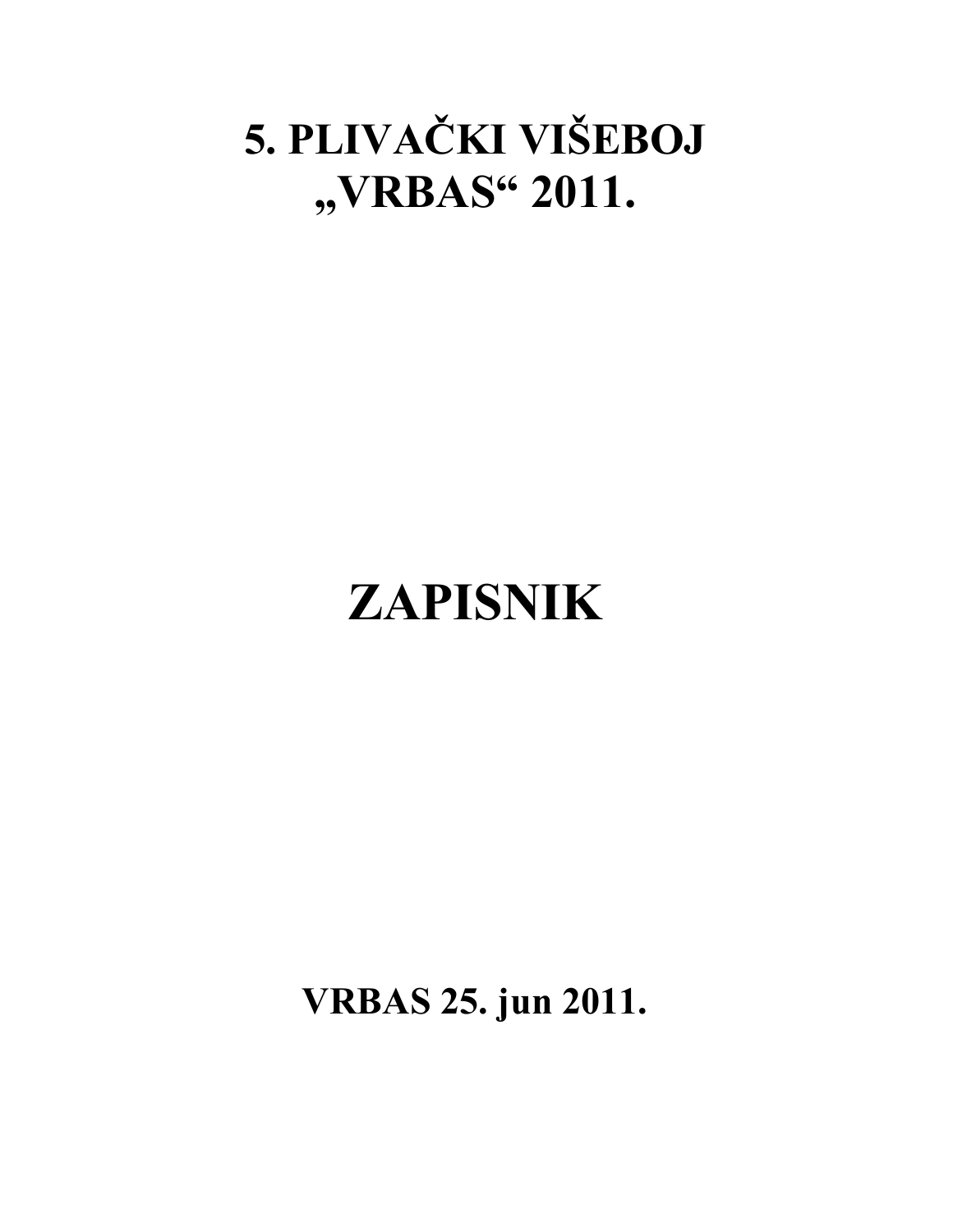### Event Structure

| <b>Session 1 - 25. June 11</b>                                                               | 50m, Lanes 1 - 6 | 25/6/11 - 11:00                                                           |
|----------------------------------------------------------------------------------------------|------------------|---------------------------------------------------------------------------|
| 1. Boys, 50m Fly<br>1. 10 years and younger, Boys, B                                         |                  | 11:00<br>Used in: Medal Stat., Scorings                                   |
| 2. Girls, 50m Fly<br>1. 10 years and younger, Girls, B                                       |                  | 11:00<br>Used in: Medal Stat., Scorings                                   |
| 3. Boys, 100m Fly<br>1. 11 - 12 years, Boys, A                                               |                  | 11:05<br>Used in: Medal Stat., Scorings                                   |
| 4. Girls, 100m Fly<br>1. 11 - 12 years, Girls, A                                             |                  | 11:05<br>Used in: Medal Stat., Scorings                                   |
| 5. Boys, 50m Backstroke<br>1. 10 years and younger, Boys, B                                  |                  | 11:10<br>Used in: Medal Stat., Scorings                                   |
| 6. Girls, 50m Backstroke<br>1. 10 years and younger, Girls, B                                |                  | 11:15<br>Used in: Medal Stat., Scorings                                   |
| 7. Boys, 100m Backstroke<br>1. 11 - 12 years, Boys, A                                        |                  | 11:15<br>Used in: Medal Stat., Scorings                                   |
| 8. Girls, 100m Backstroke<br>1. 11 - 12 years, Girls, A                                      |                  | 11:20<br>Used in: Medal Stat., Scorings                                   |
| 9. Boys, 50m Breaststroke<br>1. 10 years and younger, Boys, B                                |                  | 11:25<br>Used in: Medal Stat., Scorings                                   |
| 10. Girls, 50m Breaststroke<br>1. 10 years and younger, Girls, B                             |                  | 11:30<br>Used in: Medal Stat., Scorings                                   |
| 11. Boys, 100m Breaststroke<br>1. 11 - 12 years, Boys, A                                     |                  | 11:30<br>Used in: Medal Stat., Scorings                                   |
| 12. Girls, 100m Breaststroke<br>1. 11 - 12 years, Girls, A                                   |                  | 11:45<br>Used in: Medal Stat., Scorings                                   |
| 13. Boys, 50m Freestyle<br>1. 10 years and younger, Boys, B                                  |                  | 11:45<br>Used in: Medal Stat., Scorings                                   |
| 14. Girls, 50m Freestyle<br>1. 10 years and younger, Girls, B                                |                  | 11:55<br>Used in: Medal Stat., Scorings                                   |
| 15. Boys, 100m Freestyle<br>1. 11 - 12 years, Boys, A                                        |                  | 12:00<br>Used in: Medal Stat., Scorings                                   |
| 16. Girls, 100m Freestyle<br>1. 11 - 12 years, Girls, A                                      |                  | 12:05<br>Used in: Medal Stat., Scorings                                   |
| 17. Men, 50m Breaststroke<br>1. 13 - 34 years, Men, C                                        |                  | 12:10<br>Used in: Medal Stat., Scorings                                   |
| 2. 35 years and older, Men, D                                                                |                  | Used in: Medal Stat., Scorings                                            |
| 18. Women, 50m Breaststroke<br>1. 13 - 34 years, Women, C<br>2. 35 years and older, Women, D |                  | 12:10<br>Used in: Medal Stat., Scorings<br>Used in: Medal Stat., Scorings |
| 19. Men, 50m Backstroke<br>1. 13 - 34 years, Men, C<br>2. 35 years and older, Men, D         |                  | 12:10<br>Used in: Medal Stat., Scorings<br>Used in: Medal Stat., Scorings |
| 20. Women, 50m Backstroke<br>1. 13 - 34 years, Women, C<br>2. 35 years and older, Women, D   |                  | 12:15<br>Used in: Medal Stat., Scorings<br>Used in: Medal Stat., Scorings |
| 21. Men, 50m Freestyle<br>1. 13 - 34 years, Men, C<br>2. 35 years and older, Men, D          |                  | 12:15<br>Used in: Medal Stat., Scorings<br>Used in: Medal Stat., Scorings |
| 22. Women, 50m Freestyle<br>1. 13 - 34 years, Women, C<br>2. 35 years and older, Women, D    |                  | 12:15<br>Used in: Medal Stat., Scorings<br>Used in: Medal Stat., Scorings |
|                                                                                              |                  |                                                                           |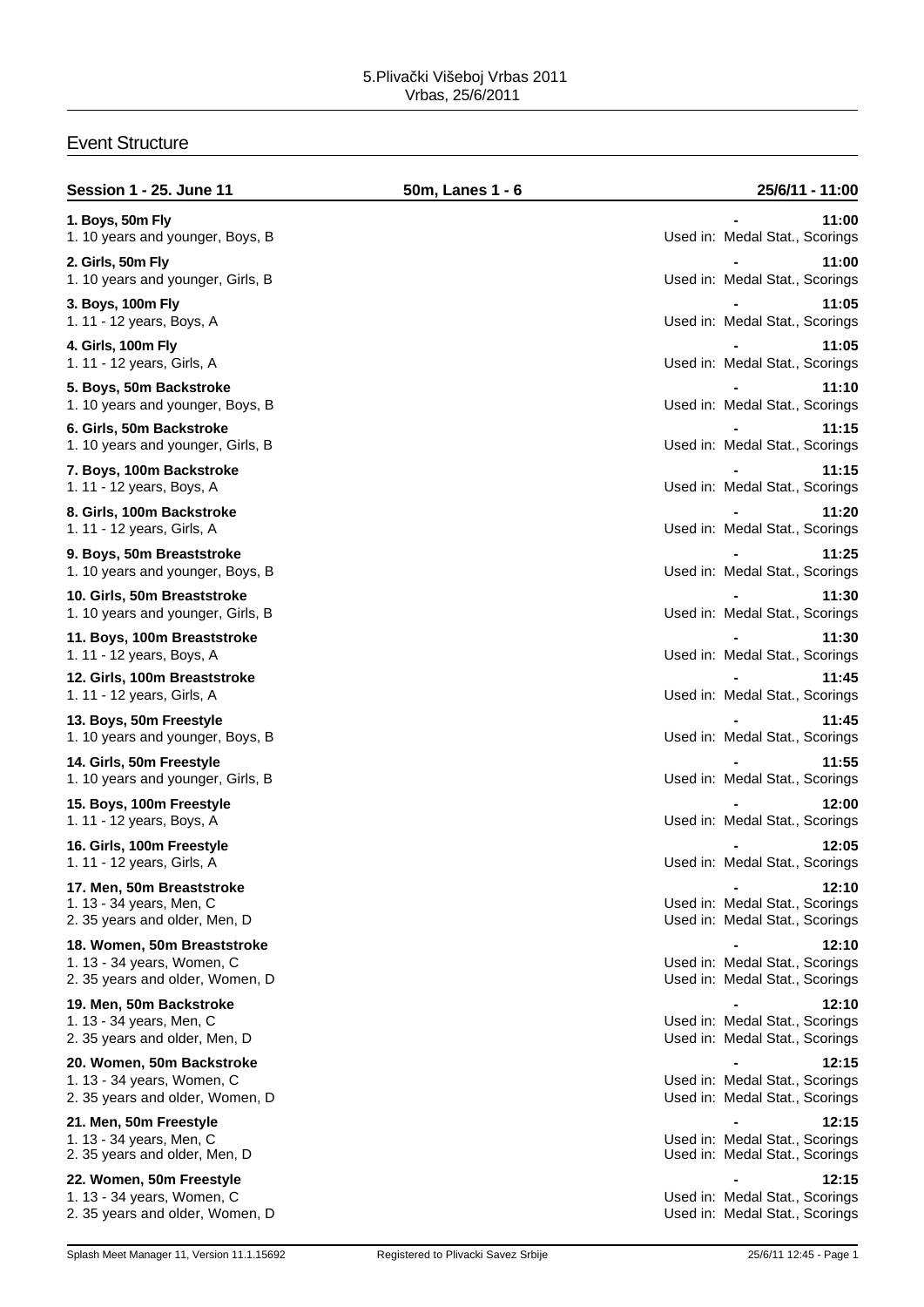Meet name: 5.Pliva ki Višeboj Vrbas 2011<br>Location (City): Vrbas (SRB) Location (City): Vrbas (SRB) <br>Date: 25/06/2011 - 25/06/2011 25/06/2011 Number of lanes: 6 (1 - 6) Date: 25/06/2011 - 25/06/2011 <br>
Pool name: 6 (1 - 6)<br>
Pool name: Manual 1 watch

Timining equipment: Start method: 1 start rule

| Session No. 1 - 25. June 11, 25/6/11             |                                  |        |                          |      |       |         |  |
|--------------------------------------------------|----------------------------------|--------|--------------------------|------|-------|---------|--|
| # Role<br>No.                                    | Name                             |        | Club                     | Citv | Grade | Remarks |  |
| 1 Vrhovni sudija<br>2 Glavni kontrolor rezultata | GOLUSIN, Zoran<br>STANKOV, Dejan | м<br>м | unattached<br>unattached |      |       |         |  |

Signature secretary **Signature referee**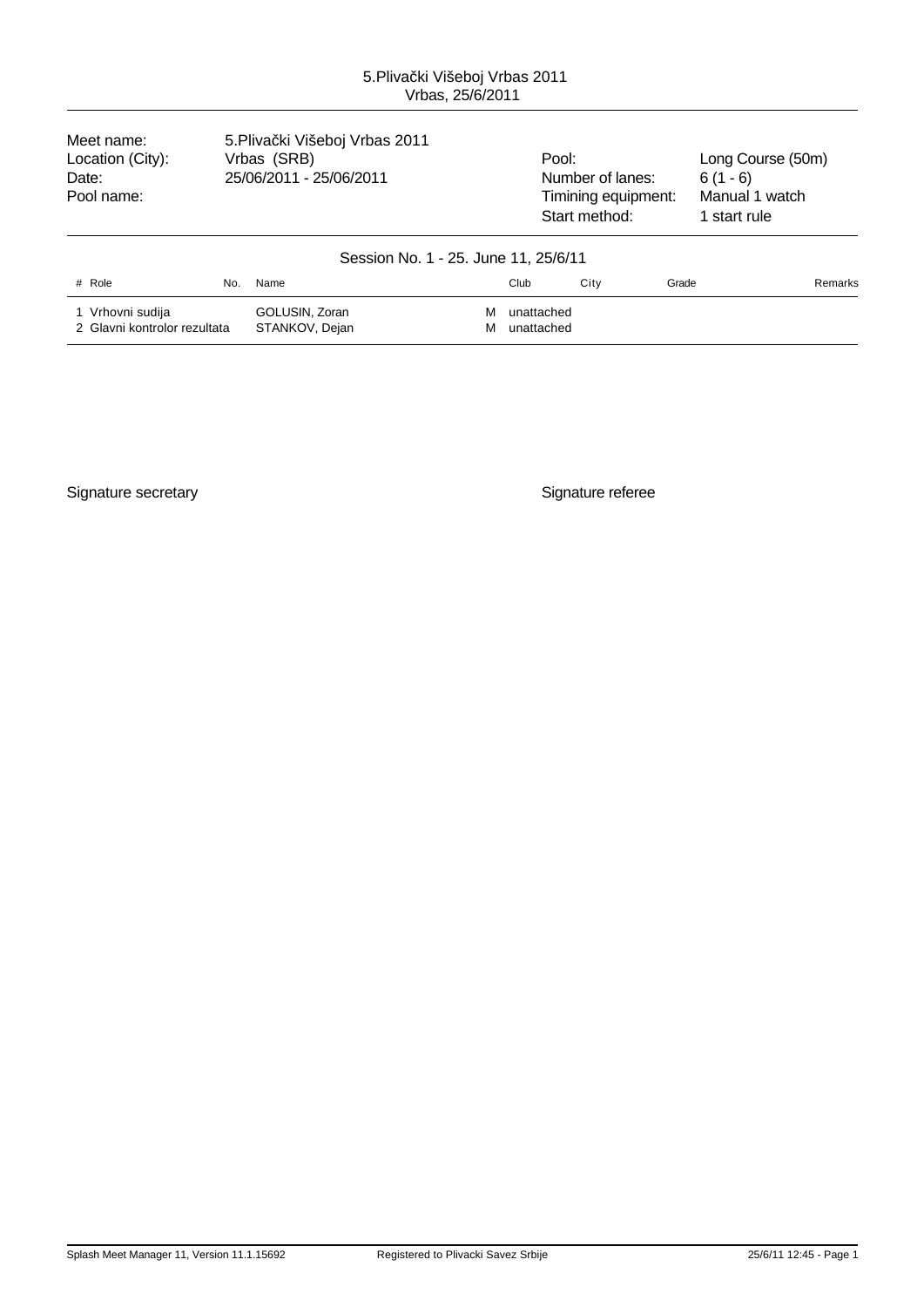| <b>Entry Statistics</b> |             |            |     |                 |       |     |                    |       |                          |                          | <b>All Events</b> |
|-------------------------|-------------|------------|-----|-----------------|-------|-----|--------------------|-------|--------------------------|--------------------------|-------------------|
| Club                    | Code        | Nation     |     | <b>Athletes</b> |       |     | <b>Individuals</b> |       |                          | Relays                   |                   |
|                         |             |            | Men | Women           | Total | Men | Women              | Total | Men                      | Women                    | Total             |
| Timisioara              | TIM         | ROU        | 12  | 10              | 22    | 19  | 20                 | 39    | $\overline{\phantom{0}}$ | $\overline{\phantom{0}}$ |                   |
| Pk Delfin Ada           | DEL         | <b>SRB</b> |     | 3               | 4     | 2   | 6                  | 8     | $\overline{\phantom{0}}$ | $\overline{\phantom{0}}$ |                   |
| <b>Pk Delfin Vrbas</b>  | <b>DEVR</b> | <b>SRB</b> | 10  | $\mathcal{P}$   | 12    | 20  | 4                  | 24    | $\overline{\phantom{0}}$ | $\overline{\phantom{0}}$ |                   |
| Plivacki Klub "Sombor"  | <b>SOM</b>  | <b>SRB</b> | 2   | 2               | 4     | 4   | 4                  | 8     | -                        |                          |                   |
| Pk "swim Star\' Becej   | <b>SSBE</b> | <b>SRB</b> | 3   | 5               | 8     | 6   | 10                 | 16    | $\overline{\phantom{0}}$ | ٠                        |                   |
| P.K. ., VRBAS ., Vrbas  | VRB         | <b>SRB</b> | 17  | 14              | 31    | 23  | 22                 | 45    | $\overline{\phantom{0}}$ |                          |                   |
| Total number of 6 clubs |             |            | 45  | 36              | 81    | 74  | 66                 | 140   | $\overline{\phantom{0}}$ | $\overline{\phantom{0}}$ |                   |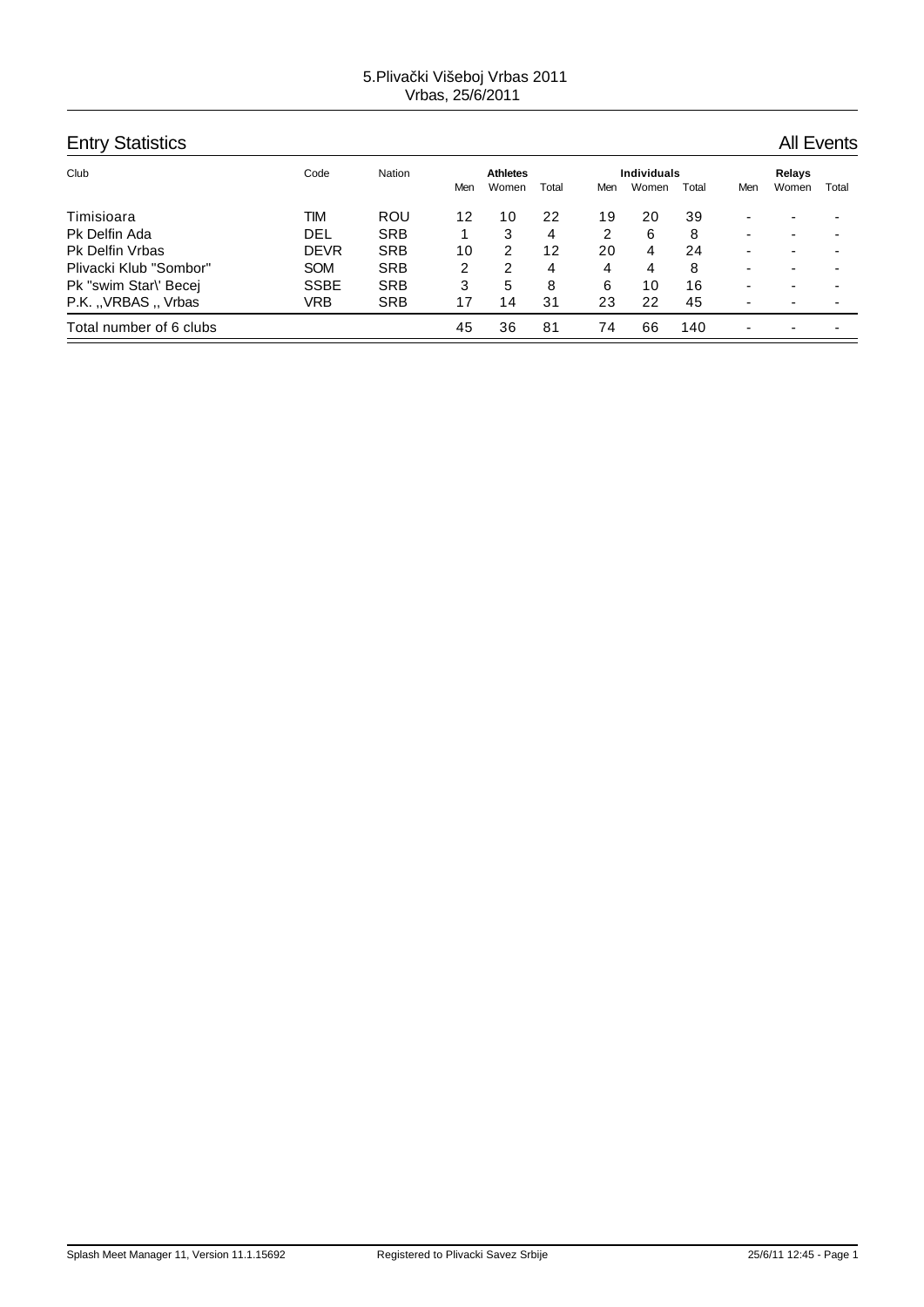| Event 1<br>25/6/11 - 11:00 |                                              |          | Boys, 50m Fly                                    |                |            | B<br><b>Results</b> |
|----------------------------|----------------------------------------------|----------|--------------------------------------------------|----------------|------------|---------------------|
| Points: FINA 2008          |                                              |          |                                                  |                |            |                     |
| Rank                       |                                              | YB       |                                                  | Time           | Pts        |                     |
| 1.                         | KOSTIC, Strahinja<br>2. PEJIC, Ratko         | 02<br>01 | <b>Pk Delfin Vrbas</b><br>Plivacki Klub "Sombor" | 40.03<br>43.74 | 198<br>152 |                     |
| Event 2<br>25/6/11 - 11:00 |                                              |          | Girls, 50m Fly                                   |                |            | в<br>Results        |
| Points: FINA 2008          |                                              |          |                                                  |                |            |                     |
| Rank                       |                                              | YB       |                                                  | Time           | Pts        |                     |
|                            | 1. LICINA, LENA<br>2. KERTVELJESI, Viktorija | 03<br>01 | P.K. "VRBAS " Vrbas<br>Pk Delfin Ada             | 53.24<br>55.70 | 115<br>100 |                     |
| Event 3<br>25/6/11 - 11:05 |                                              |          | Boys, 100m Fly                                   |                |            | Α<br>Results        |
| Points: FINA 2008          |                                              |          |                                                  |                |            |                     |
| Rank                       |                                              | ΥB       |                                                  | Time           | Pts        |                     |
|                            | 1. BALZAM, Bence                             | 99       | Pk "swim Star\' Becej                            | 1:14.21        | 325        |                     |
| 2.                         | ERAKOVIC, Luka                               | 00       | <b>Pk Delfin Vrbas</b>                           | 1:27.82        | 196        |                     |
|                            | 3. PANIC, Darko                              | 99       | <b>Pk Delfin Vrbas</b>                           | 1:31.23        | 175        |                     |
|                            | 4. TORLAKOVIC, Rastko                        | 99       | Plivacki Klub "Sombor"                           | 1:40.46        | 131        |                     |
| Event 4<br>25/6/11 - 11:05 |                                              |          | Girls, 100m Fly                                  |                |            | Α<br>Results        |
| Points: FINA 2008          |                                              |          |                                                  |                |            |                     |
| Rank                       |                                              | ΥB       |                                                  | Time           | Pts        |                     |
| 1.                         | JEFTENIC, Ana                                | $00\,$   | Pk "swim Star\' Becej                            | 1:12.10        | 500        |                     |
|                            | 2. DJURIC, Jovana                            | 99       | Pk "swim Star\' Becej                            | 1:15.39        | 437        |                     |
|                            | 3. PEJICIC, Sara                             | 00       | <b>Pk Delfin Vrbas</b>                           | 1:43.25        | 170        |                     |
| Event 5                    |                                              |          | Boys, 50m Backstroke                             |                |            | B                   |
| 25/6/11 - 11:10            |                                              |          |                                                  |                |            | <b>Results</b>      |
| Points: FINA 2008          |                                              |          |                                                  |                |            |                     |
| Rank                       |                                              | YB       |                                                  | Time           | Pts        |                     |
|                            | 1. VUKANIC, Vukasin                          | 01       | Pk "swim Star\' Becej                            | 41.39          | 217        |                     |
|                            | 2. OSTOJIC, Aleksandar                       | 01       | <b>Pk Delfin Vrbas</b>                           | 44.90          | 170        |                     |
|                            | 3. PEJIC, Ratko                              | 01       | Plivacki Klub "Sombor"                           | 45.25          | 166        |                     |
|                            | 4. MACOVEI, Luca                             | 01       | Timisioara                                       | 46.43          | 153        |                     |
|                            | 5. OBRADOVIC, Luka                           | 01       | Pk Delfin Vrbas                                  | 47.86          | 140        |                     |
|                            | 6. DOGNAR, VUK                               | 03       | P.K. "VRBAS " Vrbas                              | 51.58          | 112        |                     |
|                            | 7. POKA, Robert                              | 02<br>03 | Timisioara                                       | 54.86<br>57.04 | 93<br>83   |                     |
|                            | 8. FEMIC, MILOS                              | 03       | P.K. "VRBAS " Vrbas<br>Timisioara                | 1:01.00        | 68         |                     |
|                            | 9. CENTEA, Ruben<br>10. SEKICKI, LUKA        | 01       | P.K. "VRBAS " Vrbas                              | 1:02.39        | 63         |                     |
| 11.                        | POPOVIC, Matija                              | 06       | P.K. "VRBAS " Vrbas                              | 1:12.09        | 41         |                     |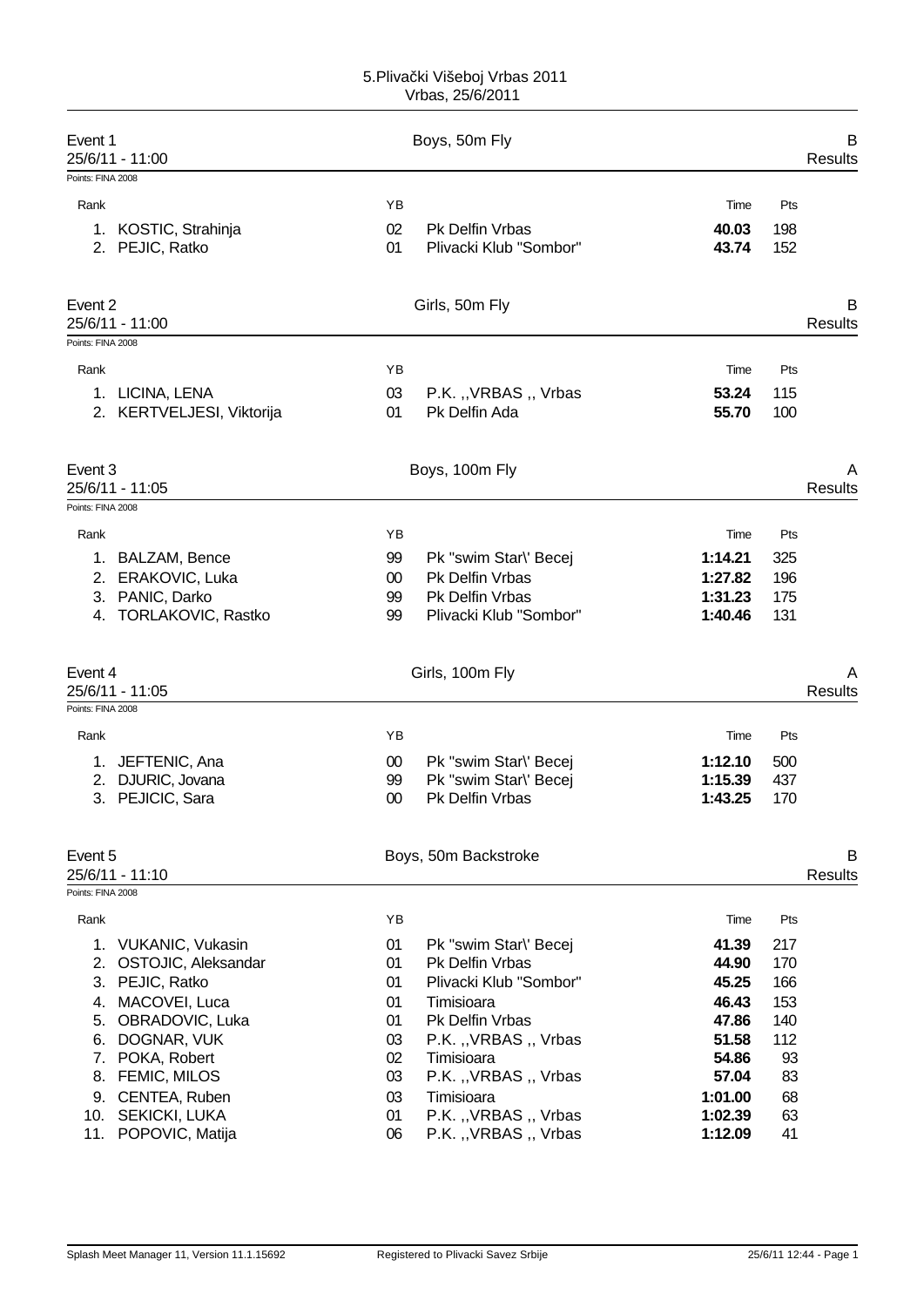| Event 6           | 25/6/11 - 11:15       |        | Girls, 50m Backstroke  |         |     | B<br><b>Results</b> |
|-------------------|-----------------------|--------|------------------------|---------|-----|---------------------|
| Points: FINA 2008 |                       |        |                        |         |     |                     |
| Rank              |                       | YB     |                        | Time    | Pts |                     |
|                   | 1. SOS, Anet          | 01     | Pk "swim Star\' Becej  | 42.43   | 287 |                     |
|                   | 2. SECUJSKI, Kristina | 02     | Plivacki Klub "Sombor" | 51.91   | 157 |                     |
|                   | 3. POPOVIC, Tamara    | 03     | P.K. "VRBAS " Vrbas    | 52.36   | 153 |                     |
|                   | 4. STAN, Lilla Aliaz  | 03     | Timisioara             | 52.79   | 149 |                     |
|                   | 5. FEMIC, KSENIJA     | 01     | P.K. "VRBAS " Vrbas    | 53.33   | 145 |                     |
|                   | 6. MIRKOVIC, JOVANA   | 01     | P.K. "VRBAS " Vrbas    | 54.99   | 132 |                     |
|                   | 7. SAMARDZIJA, MILICA | 03     | P.K. "VRBAS " Vrbas    | 59.16   | 106 |                     |
| Event 7           |                       |        | Boys, 100m Backstroke  |         |     | A                   |
|                   | 25/6/11 - 11:15       |        |                        |         |     | <b>Results</b>      |
| Points: FINA 2008 |                       |        |                        |         |     |                     |
| Rank              |                       | ΥB     |                        | Time    | Pts |                     |
|                   | 1. MACOVI, Andrei     | 99     | Timisioara             | 1:28.00 | 218 |                     |
|                   | 2. GORDINARU, Robert  | 99     | Timisioara             | 1:31.14 | 196 |                     |
|                   | 3. KOSTIC, Nemanja    | 99     | <b>Pk Delfin Vrbas</b> | 1:32.54 | 188 |                     |
|                   | 4. OSTOJIC, Relja     | $00\,$ | Pk Delfin Vrbas        | 1:44.29 | 131 |                     |
|                   | 5. JOVOVIC, Nemanja   | $00\,$ | Pk Delfin Vrbas        | 1:49.09 | 115 |                     |
|                   | DSQ VOJINOVIC, VLADAN | $00\,$ | P.K. "VRBAS " Vrbas    |         |     |                     |
| Event 8           |                       |        | Girls, 100m Backstroke |         |     | A                   |
|                   | 25/6/11 - 11:20       |        |                        |         |     | Results             |
| Points: FINA 2008 |                       |        |                        |         |     |                     |
| Rank              |                       | ΥB     |                        | Time    | Pts |                     |
|                   | 1. JECANSKI, Jelena   | 99     | Pk "swim Star\' Becej  | 1:18.74 | 425 |                     |
|                   | 2. COLAKOVIC, Marina  | 99     | Pk "swim Star\' Becej  | 1:26.51 | 320 |                     |
|                   | 3. VARADI, Ela        | 00     | Timisioara             | 1:27.50 | 310 |                     |
|                   | 4. HUMENIUC, Denisa   | 99     | Timisioara             | 1:29.56 | 289 |                     |
|                   | 5. RUZIC, Milana      | 99     | Pk Delfin Vrbas        | 1:30.52 | 280 |                     |
|                   | 6. PELIN, Anamaria    | 99     | Timisioara             | 1:35.95 | 235 |                     |
| 7.                | SCORNEA, Andrada      | 99     | Timisioara             | 1:37.91 | 221 |                     |
| 8.                | DRAGHIA, Roxana       | 00     | Timisioara             | 1:44.26 | 183 |                     |
|                   | 9. ANDROCKI, Cenge    | 00     | Pk Delfin Ada          | 1:47.17 | 168 |                     |
| 10.               | SMIT, IDIJANA         | $00\,$ | P.K. "VRBAS " Vrbas    | 2:10.42 | 93  |                     |
| Event 9           |                       |        | Boys, 50m Breaststroke |         |     | В                   |
|                   | 25/6/11 - 11:25       |        |                        |         |     | <b>Results</b>      |
| Points: FINA 2008 |                       |        |                        |         |     |                     |
| Rank              |                       | YB     |                        | Time    | Pts |                     |
| 1.                | DANCANET, Emil        | 04     | Timisioara             | 56.24   | 116 |                     |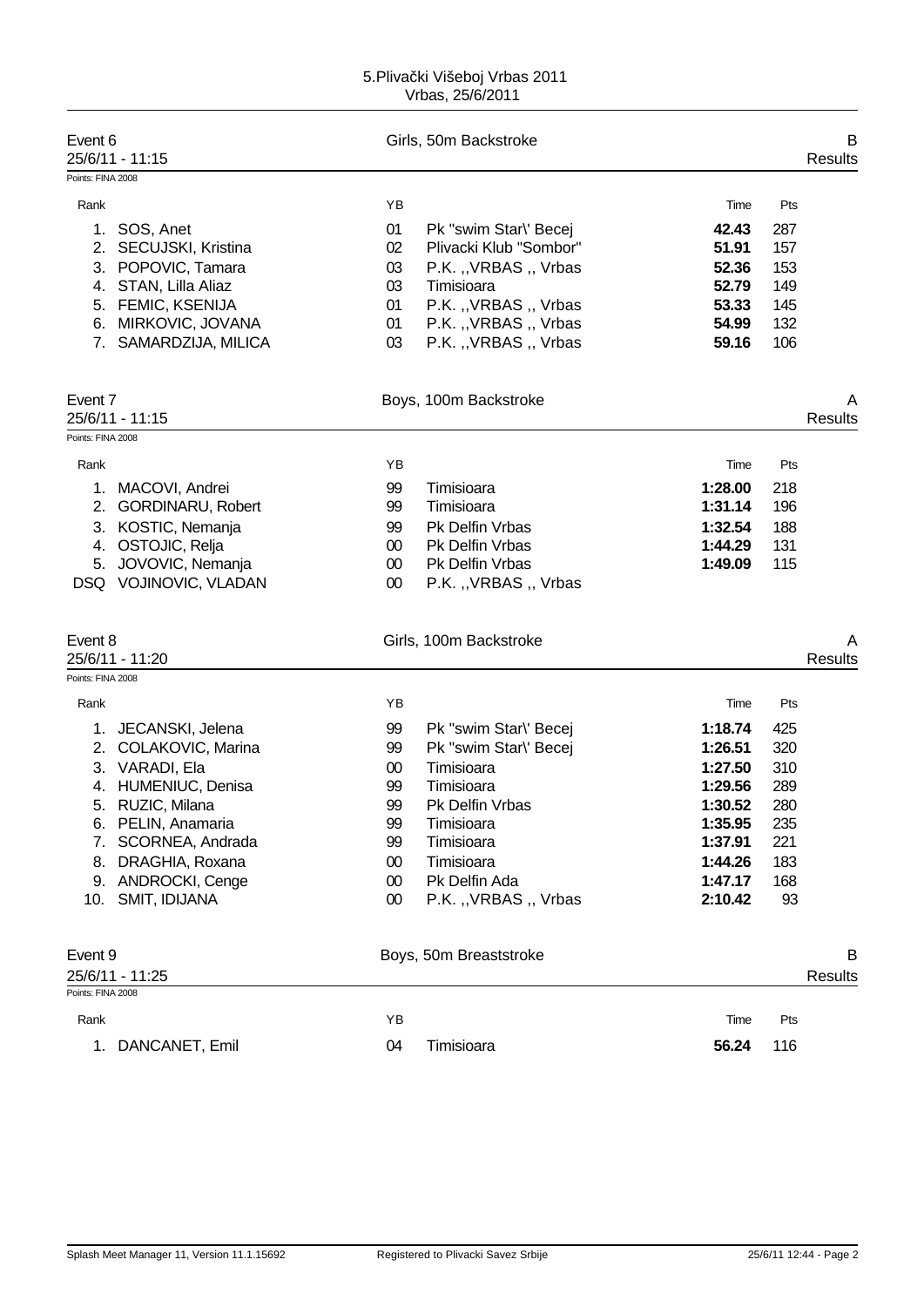| Event 10          | 25/6/11 - 11:30                     |          | Girls, 50m Breaststroke                    |                |          | B<br><b>Results</b> |
|-------------------|-------------------------------------|----------|--------------------------------------------|----------------|----------|---------------------|
| Points: FINA 2008 |                                     |          |                                            |                |          |                     |
| Rank              |                                     | YB       |                                            | Time           | Pts      |                     |
|                   | 1. HOJDA, Andreea                   | 01       | Timisioara                                 | 47.03          | 277      |                     |
|                   | 2. FEMIC, KSENIJA                   | 01       | P.K. "VRBAS " Vrbas                        | 50.22          | 228      |                     |
|                   | 3. VIZMAN, Stefana                  | 01       | Timisioara                                 | 50.97          | 218      |                     |
|                   | 4. POPOV, Snjana                    | 01       | Timisioara                                 | 52.20          | 203      |                     |
|                   | 5. JOVIC, Ivet                      | 01       | Pk Delfin Ada                              | 53.69          | 186      |                     |
|                   | 6. SAMARDZIJA, MILICA               | 03       | P.K. "VRBAS " Vrbas                        | 53.95          | 184      |                     |
|                   | 7. MIRKOVIC, JOVANA                 | 01       | P.K. "VRBAS " Vrbas                        | 58.61          | 143      |                     |
| Event 11          |                                     |          | Boys, 100m Breaststroke                    |                |          | A                   |
|                   | 25/6/11 - 11:30                     |          |                                            |                |          | <b>Results</b>      |
| Points: FINA 2008 |                                     |          |                                            |                |          |                     |
| Rank              |                                     | YB       |                                            | Time           | Pts      |                     |
|                   | 1. RATKOV, Nikola                   | 99       | Pk "swim Star\' Becej                      | 1:32.36        | 269      |                     |
|                   | 2. MACOVI, Andrei                   | 99       | Timisioara                                 | 1:36.65        | 234      |                     |
| 3.                | PANIC, Darko                        | 99       | Pk Delfin Vrbas                            | 1:36.71        | 234      |                     |
| 4.                | JOVOVIC, Nemanja                    | $00\,$   | Pk Delfin Vrbas                            | 1:47.45        | 171      |                     |
|                   | 5. BUCAN, Zvezdan                   | 99       | Pk Delfin Vrbas                            | 1:48.89        | 164      |                     |
|                   | 6. SVORENJ, Viktor                  | 99       | Pk Delfin Ada                              | 1:52.97        | 147      |                     |
|                   | 7. BABESCU, Bogdan                  | $00\,$   | Timisioara                                 | 2:13.27        | 89       |                     |
| Event 12          |                                     |          | Girls, 100m Breaststroke                   |                |          | A                   |
|                   | 25/6/11 - 11:45                     |          |                                            |                |          | <b>Results</b>      |
| Points: FINA 2008 |                                     |          |                                            |                |          |                     |
| Rank              |                                     | ΥB       |                                            | Time           | Pts      |                     |
| 1.                | ROMODA, LAURA                       | $00\,$   | P.K. "VRBAS " Vrbas                        | 1:42.43        | 272      |                     |
| 2.                | PEJICIC, Sara                       | $00\,$   | Pk Delfin Vrbas                            | 1:43.92        | 261      |                     |
|                   | 3. ANDROCKI, Cenge                  | $00\,$   | Pk Delfin Ada                              | 1:51.50        | 211      |                     |
|                   | 4. VILIM, Ivana                     | 99       | Plivacki Klub "Sombor"                     | 1:55.85        | 188      |                     |
|                   | 5. TUSAN, SABINA                    | 00       | P.K. "VRBAS " Vrbas                        | 2:17.72        | 112      |                     |
| Event 13          | 25/6/11 - 11:45                     |          | Boys, 50m Freestyle                        |                |          | B<br><b>Results</b> |
| Points: FINA 2008 |                                     |          |                                            |                |          |                     |
| Rank              |                                     | ΥB       |                                            | Time           | Pts      |                     |
| 1.                | VUKANIC, Vukasin                    | 01       | Pk "swim Star\' Becej                      | 35.53          | 221      |                     |
|                   | 2. KOSTIC, Strahinja                | 02       | Pk Delfin Vrbas                            | 36.78          | 199      |                     |
| 3.                | MACOVEI, Luca                       | 01       | Timisioara                                 | 36.89          | 198      |                     |
| 4.                | OSTOJIC, Aleksandar                 | 01       | Pk Delfin Vrbas                            | 38.28          | 177      |                     |
| 5.                | OBRADOVIC, Luka                     | 01       | Pk Delfin Vrbas                            | 40.76          | 147      |                     |
| 6.                | DOGNAR, VUK                         | 03       | P.K. "VRBAS " Vrbas                        | 42.80          | 127      |                     |
| 7.                | POKA, Robert                        | 02       | Timisioara                                 | 50.54          | 77       |                     |
| 8.                | FEMIC, MILOS                        | 03       | P.K. "VRBAS " Vrbas                        | 50.80<br>51.20 | 76<br>74 |                     |
| 9.                | DANCANET, Emil                      | 04       | Timisioara                                 |                |          |                     |
| 10.<br>11.        | MILJEVIC, MARKO<br>ZUKOVSKI, STEFAN | 01<br>01 | P.K. "VRBAS " Vrbas<br>P.K. "VRBAS " Vrbas | 53.33<br>53.62 | 65<br>64 |                     |
| 12.               | CENTEA, Ruben                       | 03       | Timisioara                                 | 53.77          | 64       |                     |
| 13.               | BOZOVIC, BOZIDAR                    | 02       | P.K. "VRBAS " Vrbas                        | 53.91          | 63       |                     |
|                   | 14. BJELAC, VLADIMIR                | 04       | P.K. "VRBAS " Vrbas                        | 54.69          | 61       |                     |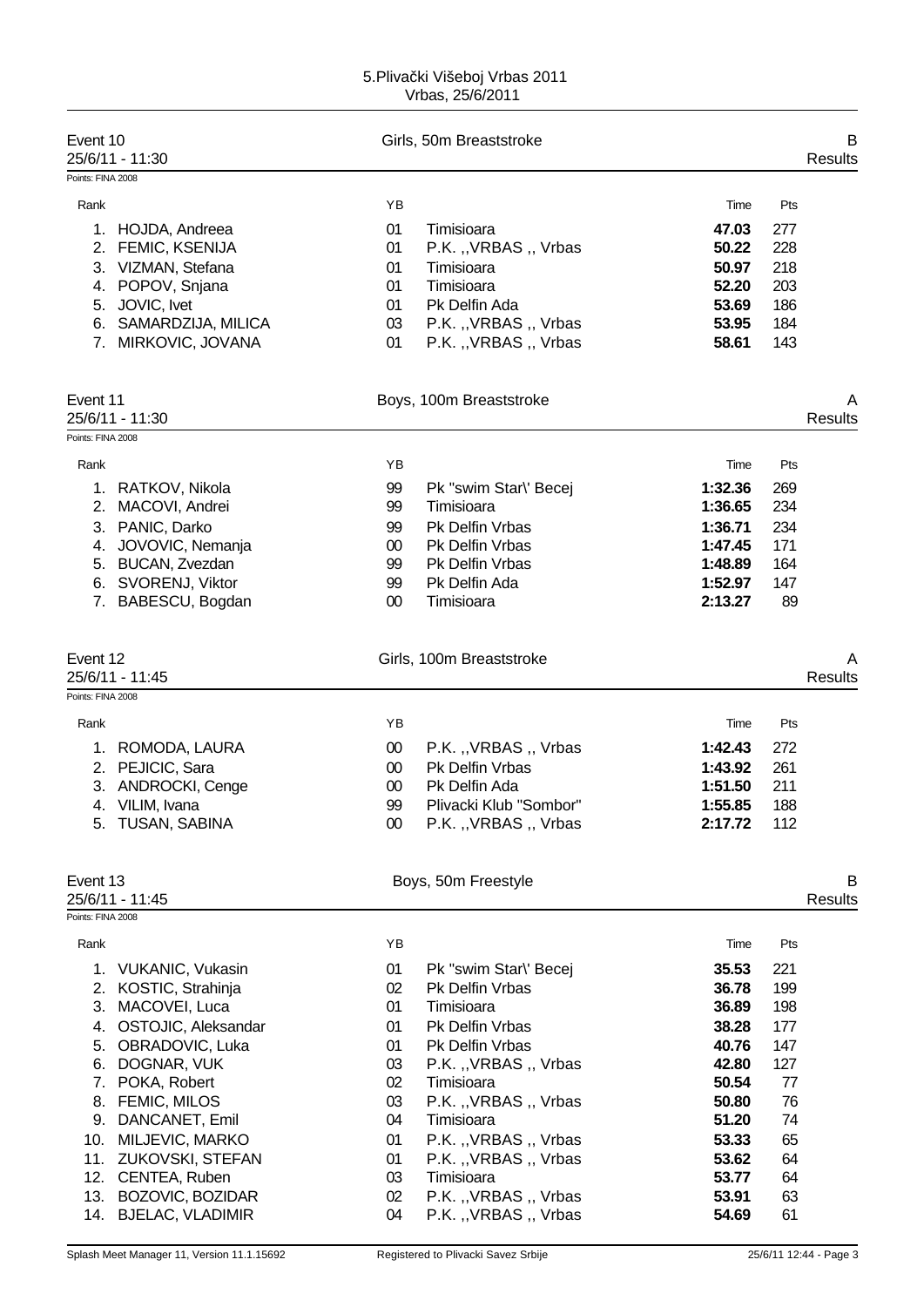Event 13, Boys, 50m Freestyle, B

| Rank |                        | YB |                     | Time    | Pts |
|------|------------------------|----|---------------------|---------|-----|
|      | 15. DRAGOJEVIC, DUSAN  | 04 | P.K. "VRBAS " Vrbas | 55.59   | 58  |
|      | 16. RADOJICIC, VUKASIN | 02 | P.K. "VRBAS " Vrbas | 56.28   | 56  |
|      | 17. MARKOVIC, NIKOLA   | 02 | P.K. "VRBAS "Vrbas  | 56.97   | 54  |
|      | 18. SEKICKI, LUKA      | 01 | P.K. "VRBAS " Vrbas | 1:00.32 | 45  |
|      | 19. POPOVIC, Matija    | 06 | P.K. "VRBAS " Vrbas | 1:00.55 | 45  |
|      | 20. PAVLOV, LUKA       | 01 | P.K. "VRBAS " Vrbas | 1:14.07 | 24  |
|      | 21. PEJIN, STEFAN      | 04 | P.K. "VRBAS " Vrbas | 1:22.86 | 17  |
|      |                        |    |                     |         |     |

| Event 14          | Girls, 50m Freestyle |         |
|-------------------|----------------------|---------|
| 25/6/11 - 11:55   |                      | Results |
| Points: FINA 2008 |                      |         |

|                        | YB |                        | Time    | Pts |  |
|------------------------|----|------------------------|---------|-----|--|
| HOJDA, Andreea         | 01 | Timisioara             | 35.52   | 317 |  |
| 2. SOS, Anet           | 01 | Pk "swim Star\' Becej  | 36.25   | 298 |  |
| POPOV, Snjana          | 01 | Timisioara             | 40.29   | 217 |  |
| VIZMAN, Stefana        | 01 | Timisioara             | 43.57   | 172 |  |
| STAN, Lilla Aliaz      | 03 | Timisioara             | 45.06   | 155 |  |
| POPOVIC, Tamara        | 03 | P.K. "VRBAS "Vrbas     | 45.39   | 152 |  |
| 7. SECUJSKI, Kristina  | 02 | Plivacki Klub "Sombor" | 46.31   | 143 |  |
| LICINA, LENA           | 03 | P.K. "VRBAS " Vrbas    | 47.81   | 130 |  |
| KERTVELJESI, Viktorija | 01 | Pk Delfin Ada          | 52.13   | 100 |  |
| 10. KUZIC, MASA        | 03 | P.K. "VRBAS " Vrbas    | 53.90   | 91  |  |
| KNEZEVIC, ANJA         | 01 | P.K., VRBAS, Vrbas     | 53.93   | 90  |  |
| REPCEK, Sofija         | 01 | P.K. "VRBAS " Vrbas    | 56.13   | 80  |  |
| MACUZENSKI, JELENA     | 04 | P.K. "VRBAS " Vrbas    | 1:00.22 | 65  |  |
| JOVIC, Ivet            | 01 | Pk Delfin Ada          | 1:00.46 | 64  |  |
| 15. CVETICANIN, MILA   | 02 | P.K. "VRBAS " Vrbas    | 1:18.98 | 29  |  |
|                        |    |                        |         |     |  |

### Event 15 **Boys, 100m Freestyle Boys**, 100m Freestyle **A**

| 25/6/1<br>2:00         | uits |
|------------------------|------|
| Points: FINA 2008<br>. |      |

| Rank |                          | ΥB     |                        | Time    | Pts |
|------|--------------------------|--------|------------------------|---------|-----|
| 1.   | BALZAM, Bence            | 99     | Pk "swim Star\' Becej  | 1:07.80 | 345 |
|      | 2. RATKOV, Nikola        | 99     | Pk "swim Star\' Becej  | 1:10.13 | 312 |
| 3.   | ERAKOVIC, Luka           | $00\,$ | <b>Pk Delfin Vrbas</b> | 1:17.24 | 233 |
| 4.   | KOSTIC, Nemanja          | 99     | <b>Pk Delfin Vrbas</b> | 1:17.61 | 230 |
|      | 5. BUCAN, Zvezdan        | 99     | <b>Pk Delfin Vrbas</b> | 1:19.58 | 213 |
| 6.   | <b>GORDINARU, Robert</b> | 99     | Timisioara             | 1:25.58 | 172 |
|      | 7. TORLAKOVIC, Rastko    | 99     | Plivacki Klub "Sombor" | 1:27.64 | 160 |
|      | 8. OSTOJIC, Relja        | 00     | <b>Pk Delfin Vrbas</b> | 1:29.09 | 152 |
| 9.   | BABESCU, Bogdan          | 00     | Timisioara             | 1:39.08 | 111 |
| 10.  | SVORENJ, Viktor          | 99     | Pk Delfin Ada          | 1:41.71 | 102 |
| 11.  | ROCENOVIC, NEMANJA       | 00     | P.K. "VRBAS " Vrbas    | 1:43.05 | 98  |
|      | DSQ GARDASEVIC, VELJKO   | 00     | P.K. "VRBAS " Vrbas    |         |     |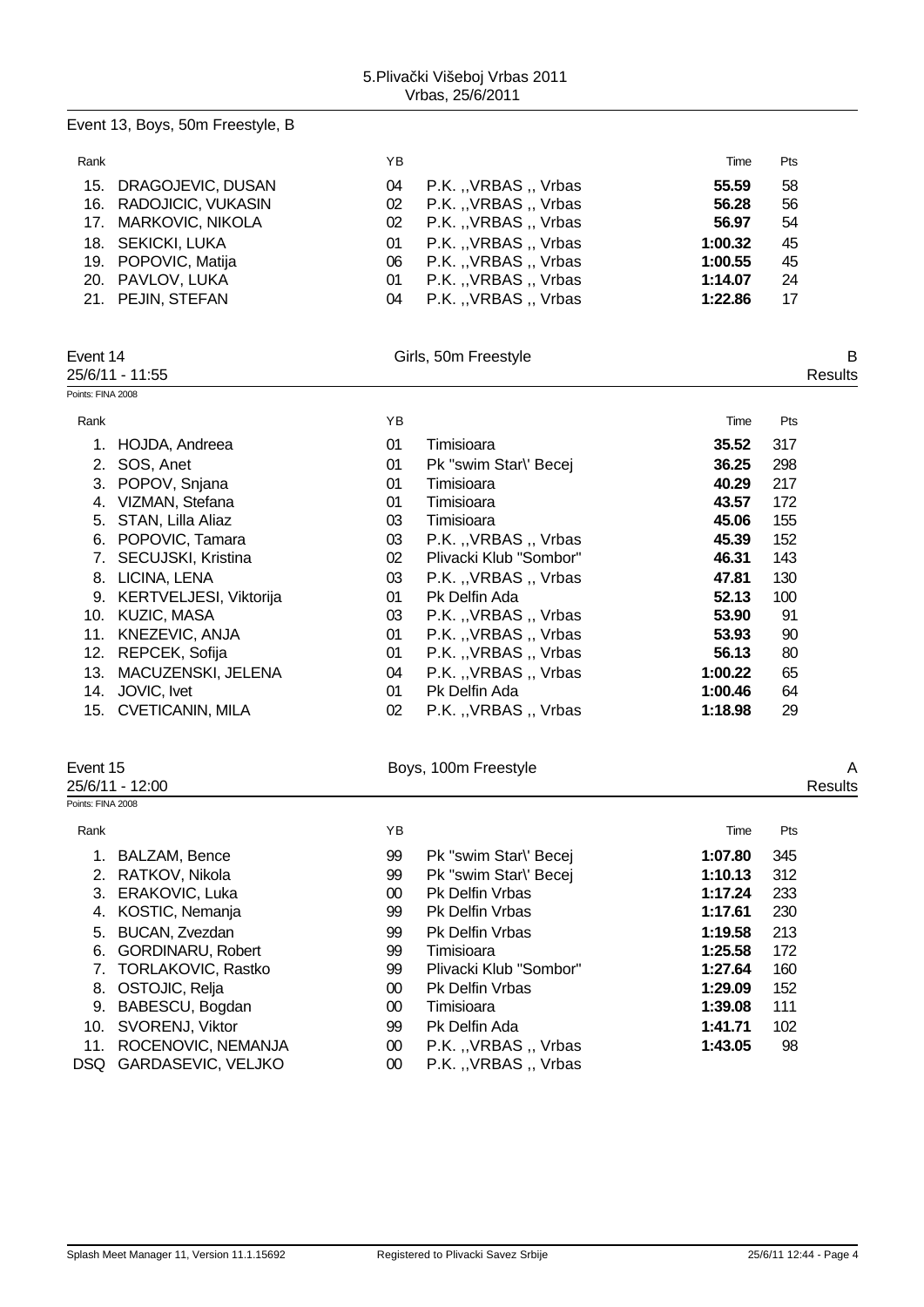| Event 16<br>25/6/11 - 12:05          |        | Girls, 100m Freestyle   |         | A<br><b>Results</b>                  |
|--------------------------------------|--------|-------------------------|---------|--------------------------------------|
| Points: FINA 2008                    |        |                         |         |                                      |
| Rank                                 | YB     |                         | Time    | Pts                                  |
| 1. JEFTENIC, Ana                     | $00\,$ | Pk "swim Star\' Becej   | 1:06.21 | 526                                  |
| JECANSKI, Jelena<br>2.               | 99     | Pk "swim Star\' Becej   | 1:07.60 | 494                                  |
| DJURIC, Jovana<br>3.                 | 99     | Pk "swim Star\' Becej   | 1:10.43 | 437                                  |
| COLAKOVIC, Marina<br>4.              | 99     | Pk "swim Star\' Becej   | 1:14.05 | 376                                  |
| VARADI, Ela<br>5.                    | 00     | Timisioara              | 1:18.63 | 314                                  |
| RUZIC, Milana<br>6.                  | 99     | Pk Delfin Vrbas         | 1:21.26 | 284                                  |
| ROMODA, LAURA<br>7.                  | $00\,$ | P.K. "VRBAS " Vrbas     | 1:21.50 | 282                                  |
| HUMENIUC, Denisa<br>8.               | 99     | Timisioara              | 1:22.79 | 269                                  |
| 9. DRAGHIA, Roxana                   | 00     | Timisioara              | 1:25.76 | 242                                  |
| 10. SCORNEA, Andrada                 | 99     | Timisioara              | 1:26.30 | 237                                  |
| 11. PELIN, Anamaria                  | 99     | Timisioara              | 1:26.62 | 235                                  |
| 12. VILIM, Ivana                     | 99     | Plivacki Klub "Sombor"  | 1:37.49 | 165                                  |
| 13.<br>SMIT, IDIJANA                 | $00\,$ | P.K. "VRBAS " Vrbas     | 1:46.95 | 125                                  |
| 14. TUSAN, SABINA                    | 00     | P.K. "VRBAS " Vrbas     | 2:12.95 | 65                                   |
| Event 17<br>25/6/11 - 12:10          |        | Men, 50m Breaststroke   |         | 13 years and older<br>Results        |
| Points: FINA 2008                    |        |                         |         |                                      |
| Rank                                 | YB     |                         | Time    | Pts                                  |
| Event 18                             |        | Women, 50m Breaststroke |         | 13 years and older                   |
| 25/6/11 - 12:10<br>Points: FINA 2008 |        |                         |         | Results                              |
| Rank                                 | ΥB     |                         | Time    | Pts                                  |
| C                                    |        |                         |         |                                      |
| 1. SUCAM, Larisa                     | 96     | Timisioara              | 42.62   | 372                                  |
| Event 19<br>25/6/11 - 12:10          |        | Men, 50m Backstroke     |         | 13 years and older<br>Results        |
| Points: FINA 2008                    |        |                         |         |                                      |
| Rank                                 | ΥB     |                         | Time    | Pts                                  |
| D                                    |        |                         |         |                                      |
| 1. GLUSAC, Miloje                    | 67     | Pk Delfin Vrbas         | 47.04   | 148                                  |
| Event 20<br>25/6/11 - 12:15          |        | Women, 50m Backstroke   |         | 13 years and older<br><b>Results</b> |
| Points: FINA 2008                    |        |                         |         |                                      |
| Rank                                 | ΥB     |                         | Time    | Pts                                  |